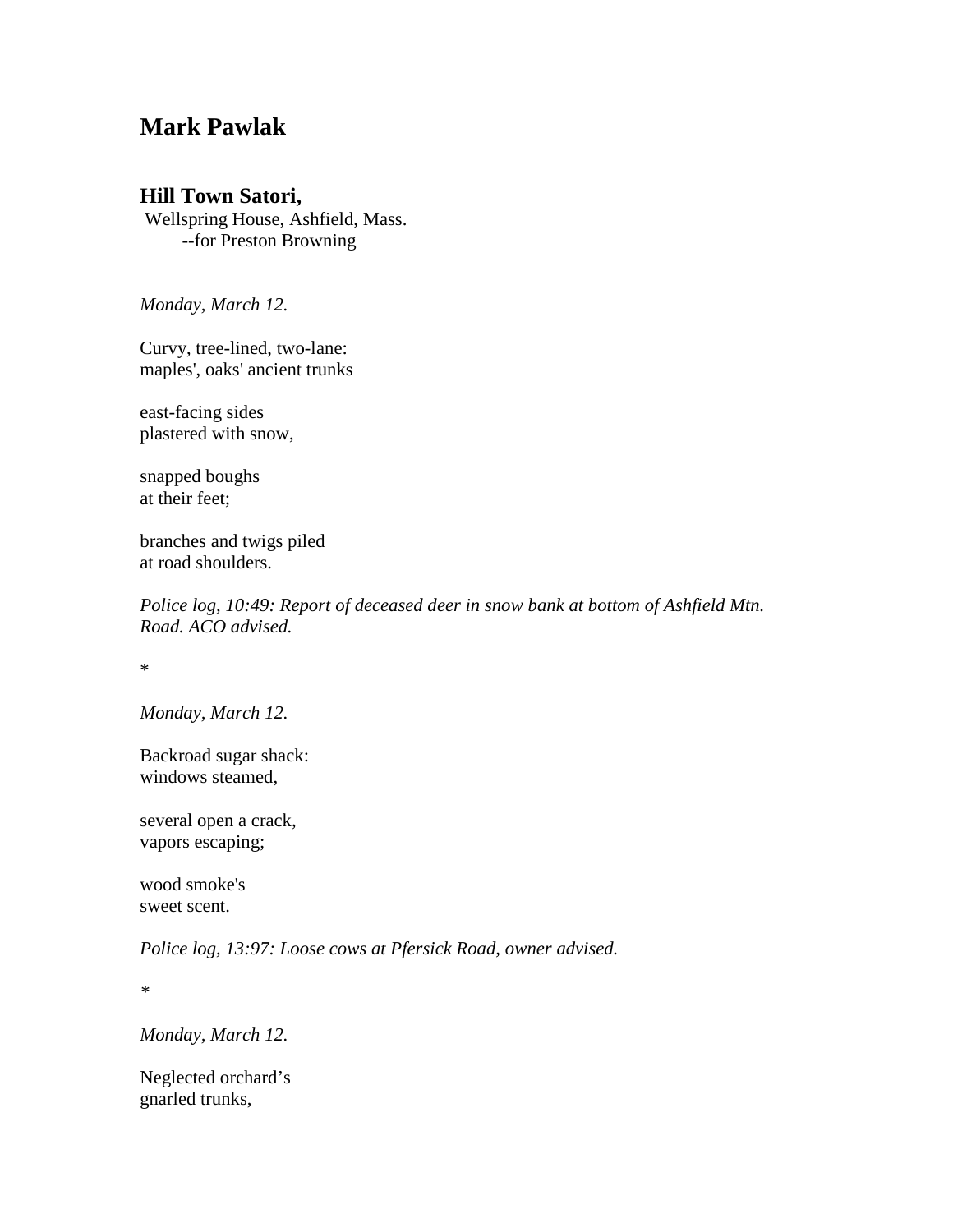riot of bare branches in need of pruning,

one shriveled apple still clinging.

*Police log, 18:27: Traffic stop, MV towed to owner's residence, no working headlights, Route 116/Plainfield Road.*

\*

*Tuesday, March 13.*

The gravel driveway's entire length

ankle deep in overnight snow,

pristine but for two tire treads;

rabbittracks along one shoulder.

*Police log, 11:42: Passing motorist reported heavy ice buildup at intersection of Hawley Road and Suburban Drive, Highway Department advised.*

\*

*Wednesday, March 14.*

Bridal white field back of house

unblemished but for two converging tracks

one hare, one feline- ferule cat? bobcat?--

converging, then parting again.

Without incident?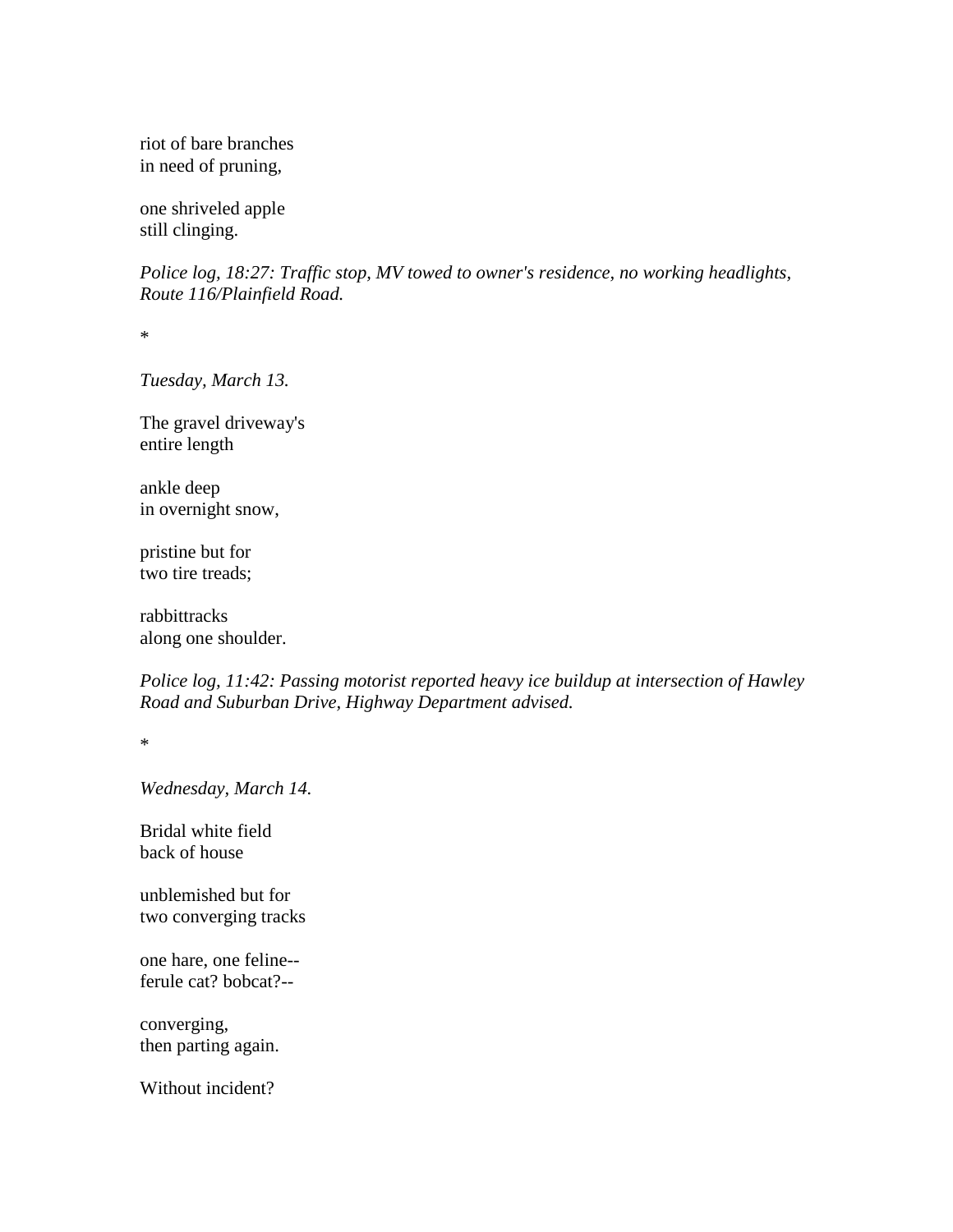## Without incident!

*Police log, 08:39: Loose dog reported in area of Baptist Corner Road, ACO advised.*

*\**

*Thursday, March 15.*

Outside bathroom window, icycles catching afternoon sun, dripping;

inside, toilet seat up, me tinkling.

*Police log, 07:49: Report of open door at Buckland Road residence, checked same, found to be secure.*

\*

*Thursday, March 15.*

Two desiccated moths between window

pane and screen hang from threads

of last summer's spider web.

*Police log, 10:41: Medical emergency, Baptist Corner Road, assisted Ashland Fire and Highland Ambulance.*

\*

## *Friday, March 16.*

Snow, falling straight as the sentinel pines at field's edge. Pewter sky too heavy to lift: predawn light yet at 7 AM. Plow passes on main road; after an interval, a pickup with headlights on; another interval, another pickup, headed the other direction. Snow now falling slant, towering pine tops swaying. Blurred outline of a hunched man walking beyond the tree line where sidewalk borders road. Ancient maples line driveway: white beards growing in their crotches, upper halves of boughs, branches lace-draped, gaping knot holes' lower lips frothy. Chorus of upper branches dancing in unison; one snapped twig hangs vertically from the crotch of another, jittery as a compass needle. Now a snow devil twirls across the field, exists stage left.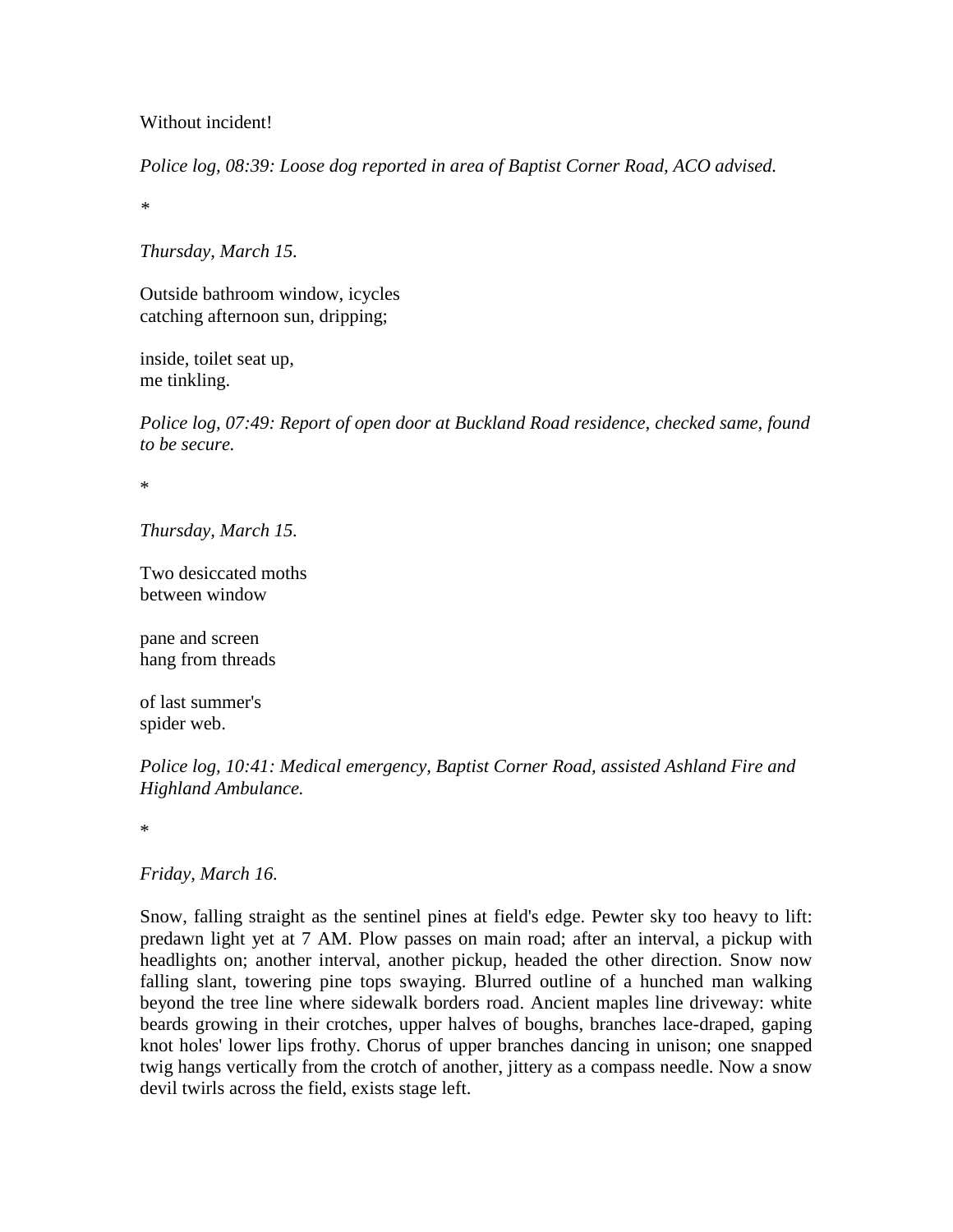*Police log, 09:27: Wood stove malfunction, Watson Spruce Corner Road, assisted on scene with Fire Department.*

\*

*Friday, March 16.*

Towering, many-branched, girthy maples; slender, fish-netted oaks;

straight-arrow, beech saplings; droopy, snow-laden spruce; hangdog rhododendron.

Garden shed, cordwood, fence posts and rails all snow-capped;

flat, sloping, peaked, and gabled roof-tops blanketed;

composter, brush pile, patio table, bird feeder sugar-frosted.

Snow-covered sedan wind-sculpted.

*Police Log, 11:48: Report of large pothole at Baptist Corner and South Street, causing damage to vehicles, MA DOT District 1 advised.*

\*

*Saturday, March 17.*

Bent maple bough outside window

its tip snapped-off under weight of snow

curved like a lens- the focus of all my attention.

*Police log, 11:59: Tree limb on wires Apple Valley Road, same on fire, assisted Ashfield Fire and Eversource Power.*

\*